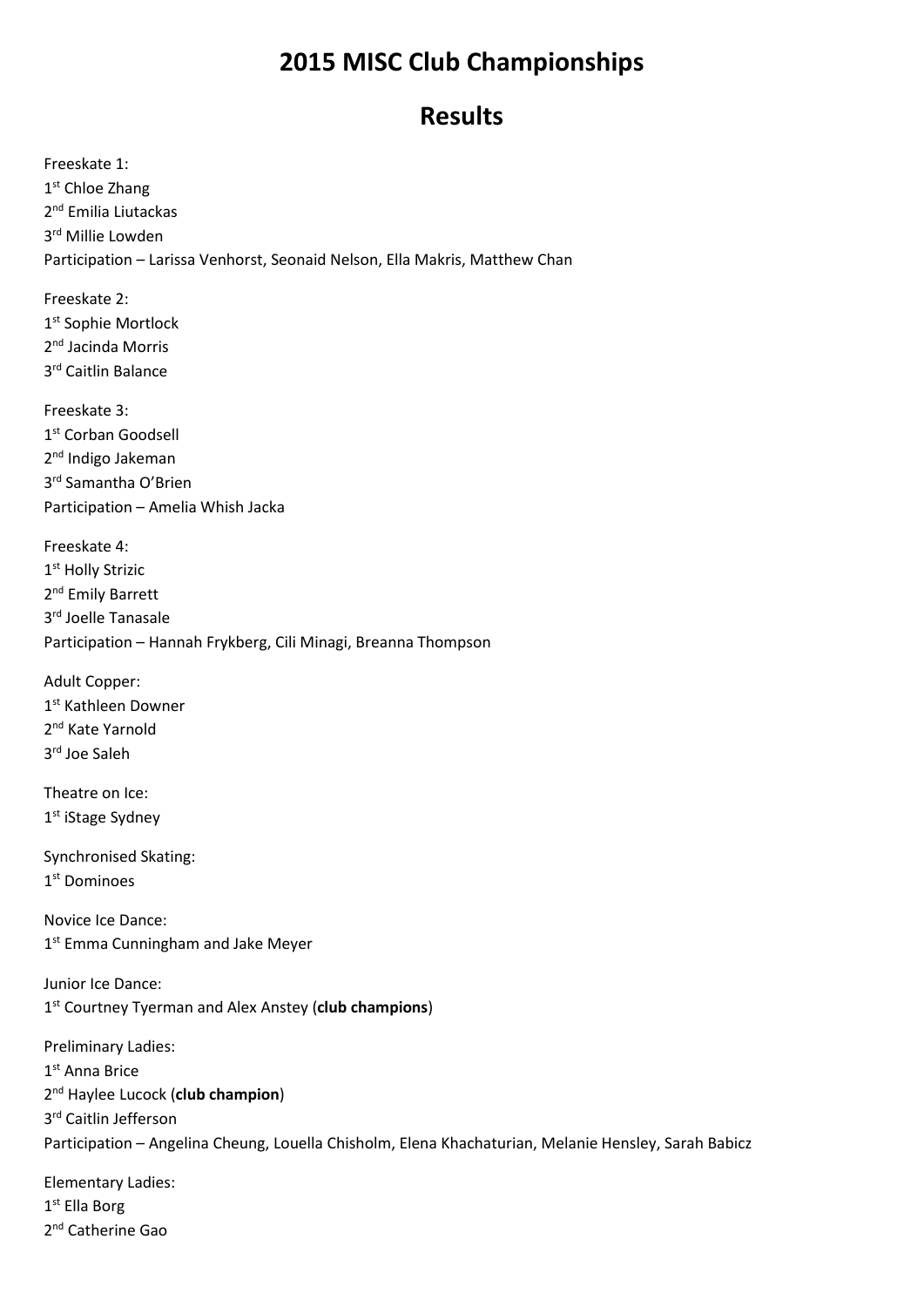3rd Elena Armas

Participation – Ying Chang (**club champion**), Brianna Webster, Emma Gliddon, Gabby Bragge, Dorisa Nasserian, Cindy Yin, Sarah Ho

Elementary Men: 1st William Lee (**club champion**) Pre-Primary Ladies: 1<sup>st</sup> Chloe Fraser 2<sup>nd</sup> Amelie Tabor 3rd Joanne Cho (**club champion**) Participation – Amanda Le, Mikayla Nelson, Michelle Lin, Joanna Ho, Jenny Yu, Emily Wong, Samantha Hall Pre-Primary Men: 1<sup>st</sup> Henry Yin Primary Ladies: 1st Danielle Gebser (**club champion**) 2<sup>nd</sup> Kitty Masters 3<sup>rd</sup> Emily Rotondo Participation – Jordyn Caldwell, Lauren Nelson Intermediate Ladies: 1st Chloe Polley (**club champion**) 2<sup>nd</sup> Tessa Hobday 3rd Holly Adolfsson Participation – Claudia Siever, Casey Tuddenham, Vanessa Bechara, Catherine Zhang Intermediate Men: 1<sup>st</sup> XiaoYao Han (Alex) Novice Ladies: 1<sup>st</sup> Jordan Lazarus 2nd Shania Sime 3rd Melodie Grafton (**club champion**) Participation – Ariel Wang, Manami Hashimoto Novice Men: 1<sup>st</sup> Sam Gillard 2<sup>nd</sup> William Palmer Junior Ladies: 1st Katie Pasfield (**club champion**) 2<sup>nd</sup> Veera Kestila 3rd Serena Xu Participation – Keirah Berry Senior Ladies: 1st Katie Pasfield (**club champion**)

2<sup>nd</sup> Chantelle Kerry

Adult Bronze: 1<sup>st</sup> Loren Stoker